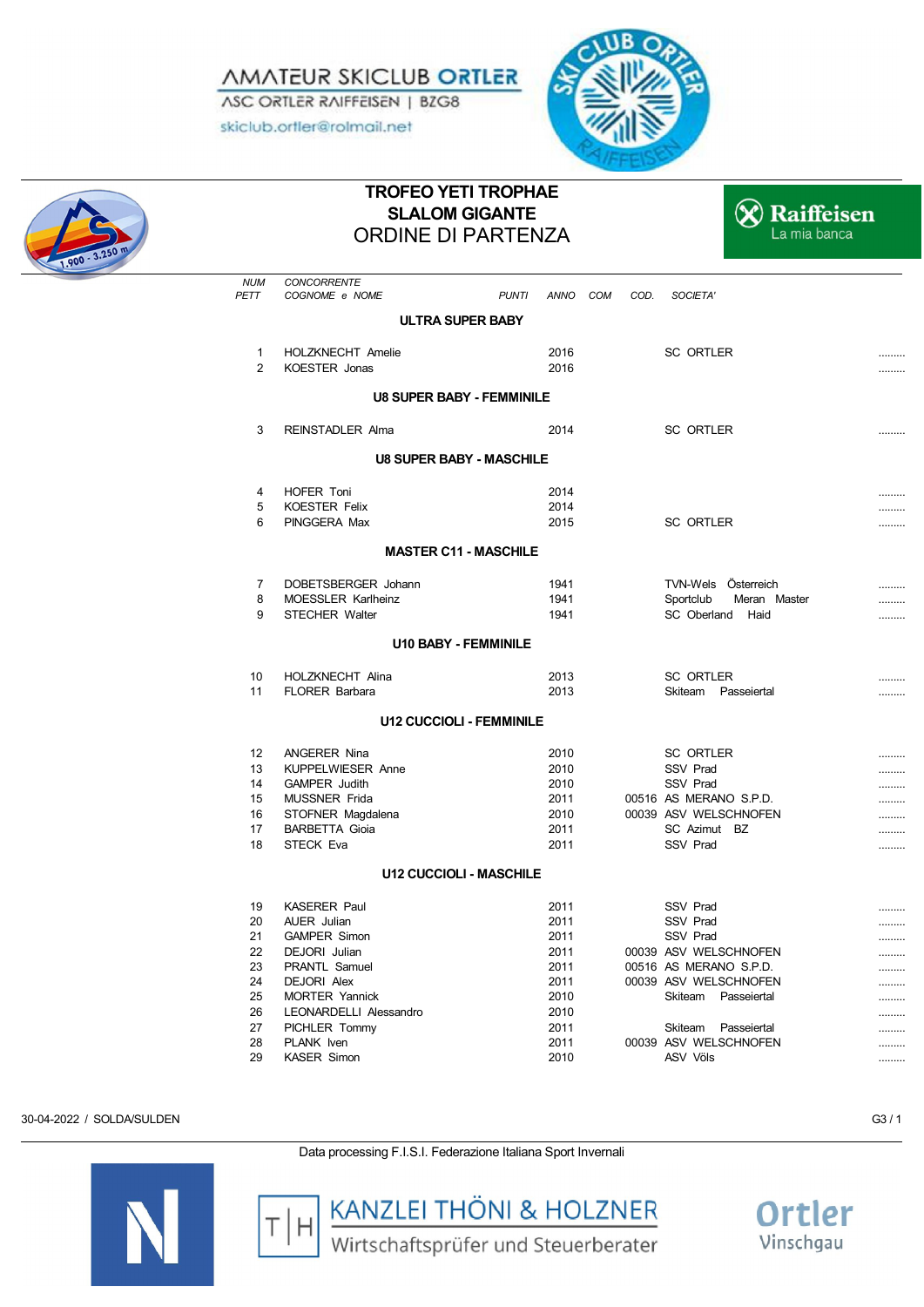| <b>NUM</b> | <b>CONCORRENTE</b>                                |              |     |      |                                                        |    |        |
|------------|---------------------------------------------------|--------------|-----|------|--------------------------------------------------------|----|--------|
| PETT       | COGNOME e NOME<br><b>PUNTI</b>                    | ANNO         | COM | COD. | SOCIETA'                                               |    |        |
|            | <b>MASTER D9 - FEMMINILE</b>                      |              |     |      |                                                        |    |        |
| 30         | <b>CIATTI</b><br>Marta                            | 1950         |     |      | Sportclub<br>Meran Master                              |    |        |
|            | <b>MASTER D5 - D6</b>                             |              |     |      |                                                        |    |        |
|            |                                                   |              |     |      |                                                        |    |        |
| 31<br>32   | <b>ALTHERR Monika</b><br><b>ORTNER Helena</b>     | 1968<br>1962 |     |      | SC Urnaesch<br>Sportclub<br>Meran Master               |    | <br>   |
|            | <b>MASTER D1 - D2</b>                             |              |     |      |                                                        |    |        |
|            |                                                   |              |     |      |                                                        |    |        |
| 33<br>34   | <b>ALTHERR Marlis</b><br><b>SUTTER Andrea</b>     | 1990<br>1982 |     |      | SC Urnaesch<br>SC Urnaesch                             |    |        |
|            |                                                   |              |     |      |                                                        |    |        |
|            | <b>MASTER C10 - MASCHILE</b>                      |              |     |      |                                                        |    |        |
| 35         | <b>BODAY Robert</b>                               | 1944         |     |      | Sportclub<br>Meran Master                              |    | .      |
| 36         | <b>BAURSCHAFTER Fritz</b>                         | 1943         |     |      | Sportclub<br>Meran Master                              |    |        |
| 37<br>38   | GALLMETZER Josef<br>PERKMANN Heinz                | 1942<br>1946 |     |      | Sportclub<br>Meran Master<br>Sportclub<br>Meran Master |    |        |
|            |                                                   |              |     |      |                                                        |    |        |
|            | <b>MASTER C9 - MASCHILE</b>                       |              |     |      |                                                        |    |        |
| 39         | <b>LADURNER Helmuth</b>                           | 1949         |     |      | Sportclub<br>Meran Master                              |    |        |
| 40         | <b>RAINER Alois</b>                               | 1951         |     |      | <b>ASV Schnals</b>                                     |    | .      |
| 41<br>42   | <b>GOEGELE Matthias</b><br><b>WATZLAWICK Paul</b> | 1947<br>1951 |     |      | Sportclub<br>Meran Master<br>Sportclub<br>Meran Master |    | .<br>. |
|            |                                                   |              |     |      |                                                        |    |        |
|            | <b>MASTER C7 - C8</b>                             |              |     |      |                                                        |    |        |
| 43         | AUGSCHOELL Florian                                | 1954         |     |      | Wipptal                                                |    |        |
| 44         | <b>RESENBERGER Gerhard</b>                        | 1956         |     |      | SC Penzberg<br>1907                                    |    |        |
| 45         | <b>OBKIRCHER Markus</b>                           | 1960         |     |      | SSV Prad                                               |    |        |
| 46         | <b>GAFRILLER Franz</b><br>POSNER JÜrgen           | 1953         |     |      | ASC Barbian                                            |    |        |
| 47<br>48   | PFITSCHER Urbald                                  | 1955<br>1953 |     |      | SSV Spaichingen<br>Sportclub<br>Meran Master           |    | <br>   |
|            |                                                   |              |     |      |                                                        |    |        |
|            | <b>MASTER B6 - MASCHILE</b>                       |              |     |      |                                                        |    |        |
| 49         | <b>WALLNOEFER Andreas</b>                         | 1966         |     |      | <b>SC ORTLER</b>                                       |    |        |
| 50         | <b>MOSER Markus</b>                               | 1964         |     |      | <b>ASC Barbian</b>                                     |    |        |
| 51<br>52   | AZZARDO Gino<br><b>ALTHERR Werner</b>             | 1965<br>1965 |     |      | Sportclub<br>Meran Master<br><b>SC</b> Urnaesch        |    | <br>   |
| 53         | <b>GUFLER Luis</b>                                | 1964         |     |      | Sportclub<br>Meran Master                              |    |        |
|            | <b>MASTER B5 - MASCHILE</b>                       |              |     |      |                                                        |    |        |
|            |                                                   |              |     |      |                                                        |    |        |
| 54         | <b>SCHWIENBACHER Florian</b>                      | 1967         |     |      | <b>SC ORTLER</b>                                       |    |        |
| 55<br>56   | FONTANIVE Stefano<br><b>MEIER Bruno</b>           | 1969<br>1970 |     |      | SC Rujoch<br>SC Urnaesch                               |    |        |
| 57         | <b>HOHENEGGER Josef</b>                           | 1967         |     |      | SSV Prad                                               |    | <br>   |
|            | <b>MASTER B4 - MASCHILE</b>                       |              |     |      |                                                        |    |        |
|            |                                                   |              |     |      |                                                        |    |        |
| 58         | PASIN Diego                                       | 1974         |     |      | SC Valange di Pieve                                    | di |        |
| 59         | POIRE Luca                                        | 1973         |     |      | Sci Club GSA Grole                                     |    |        |
| 60<br>61   | <b>GAMPER Alexander</b><br>KOFLER Roland          | 1976<br>1973 |     |      | SSV Prad<br><b>SC SARNTAL</b>                          |    | .<br>  |
|            |                                                   |              |     |      |                                                        |    |        |
|            | <b>MASTER A2 - A3</b>                             |              |     |      |                                                        |    |        |
| 62         | PERUZZETTO Mirko                                  | 1979         |     |      | SC Valange di Pieve di                                 |    |        |
| 63         | <b>KOFLER Markus</b>                              | 1978         |     |      | <b>SARNTAL</b>                                         |    |        |
| 64<br>65   | <b>PIXNER Ewald</b><br>KASER Egon                 | 1977<br>1978 |     |      | Sportclub<br>Meran Master<br>ASV Völs                  |    |        |
| 66         | <b>SUTTER Patrick</b>                             | 1983         |     |      | SC Urnaesch                                            |    | <br>   |
|            |                                                   |              |     |      |                                                        |    |        |